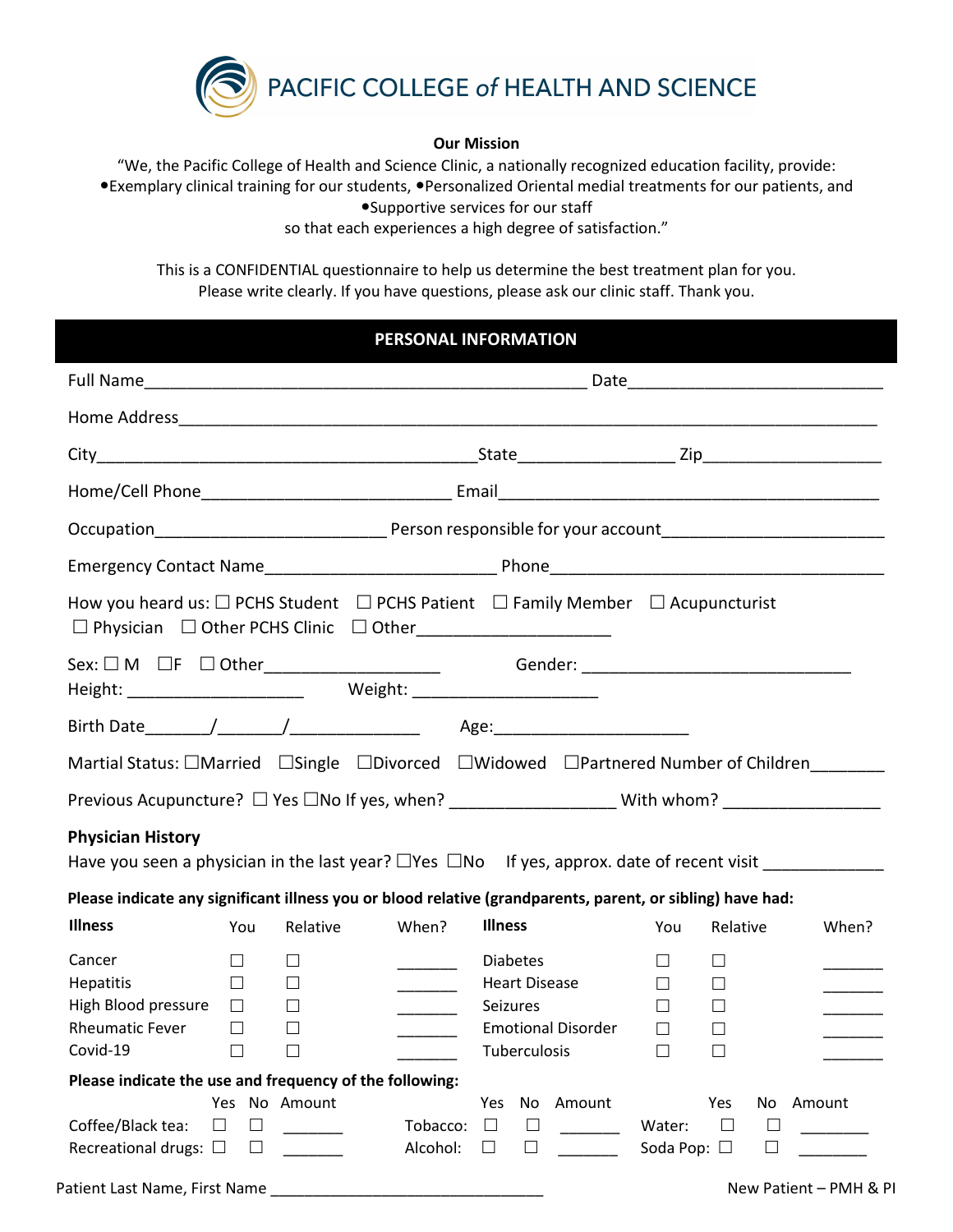

#### **Please Check the Box if any of the following statements are true:**

I have known allergies:  $\Box$  Yes  $\Box$  No

I am taking Coumadin/warfarin/Plavix:  $\Box$ Yes  $\Box$ No

I have a pacemaker:  $\Box$  Yes  $\Box$ No

I am taking lithium (Eskalith, Lithobid, Lithonate, Lithotabs)  $\Box$ Yes  $\Box$ No

#### **List of Medications:**

(Please list any prescription or OTC medication or supplements and herbs you are currently taking.)

| Rx/Supplement/Herb | Dosage | Reason for taking the item | How long? | Prescribed by | Date last check-up? |
|--------------------|--------|----------------------------|-----------|---------------|---------------------|
|                    |        |                            |           |               |                     |
|                    |        |                            |           |               |                     |
|                    |        |                            |           |               |                     |
|                    |        |                            |           |               |                     |
|                    |        |                            |           |               |                     |
|                    |        |                            |           |               |                     |
|                    |        |                            |           |               |                     |
|                    |        |                            |           |               |                     |
|                    |        |                            |           |               |                     |
|                    |        |                            |           |               |                     |
|                    |        |                            |           |               |                     |
|                    |        |                            |           |               |                     |
|                    |        |                            |           |               |                     |
|                    |        |                            |           |               |                     |
|                    |        |                            |           |               |                     |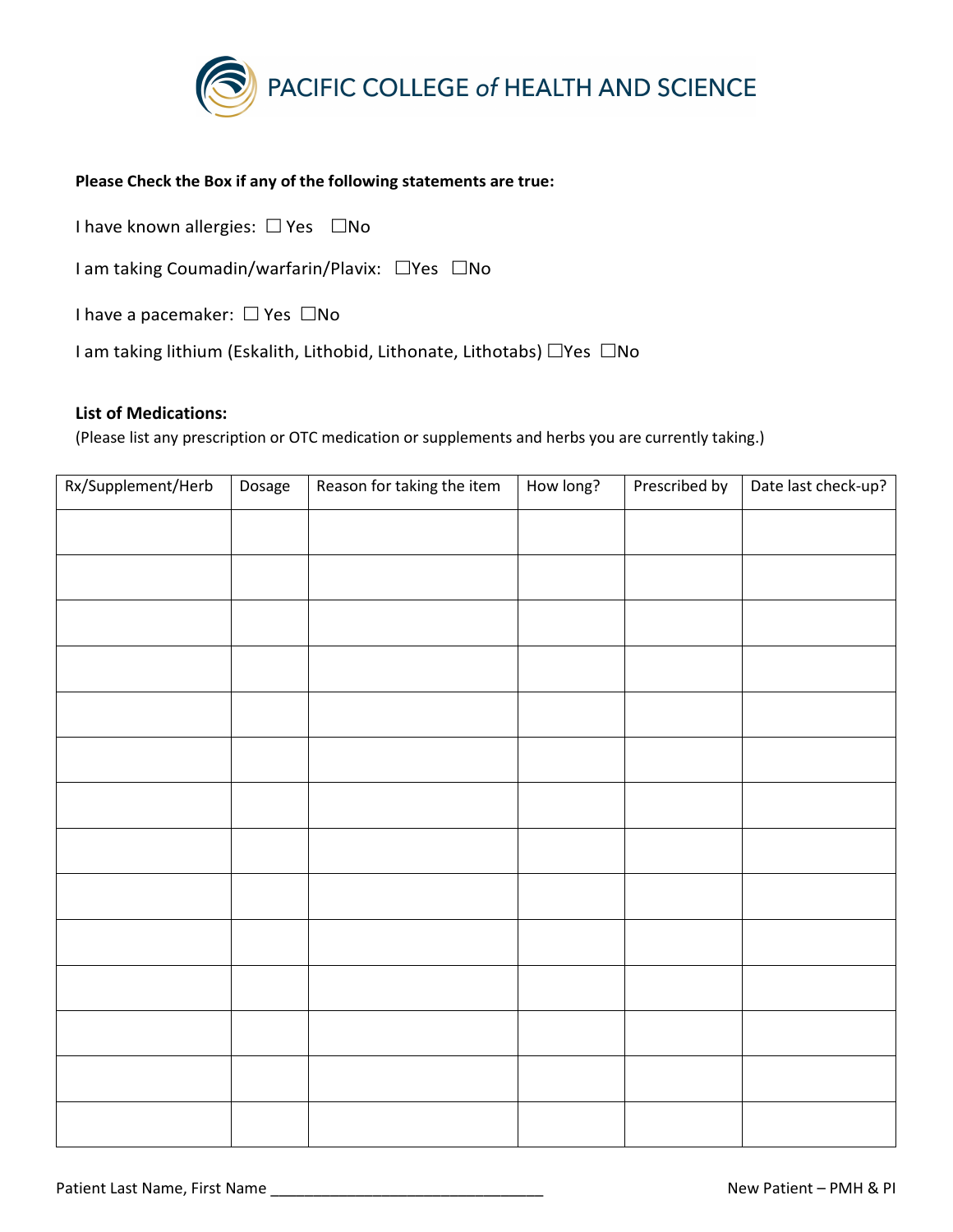

What are the main health problems for which you are seeking treatment?

What other form of treatment have you sought?

List any other health problems you now have.

List and allergies, food sensitivities, or food craving that you have.

List any accidents, surgeries, or hospitalization (include date).

Lab Results (please include copies).

### How do you FEEL about following areas of your life?

Please check the appropriate boxes and indicate any problems you may be experiencing.

|                          |              | Great Good Fair Poor Bad |                             |        |         | Your comments |
|--------------------------|--------------|--------------------------|-----------------------------|--------|---------|---------------|
| Significant other $\Box$ |              | $\Box$                   | $\Box$                      | $\Box$ | $\Box$  |               |
| Family                   | $\mathsf{L}$ |                          | $\mathcal{L}_{\mathcal{A}}$ |        | □       |               |
| Diet                     |              |                          | $\overline{\phantom{a}}$    |        | $\Box$  |               |
| Sex                      |              |                          |                             |        |         |               |
| Self                     | $\mathsf{L}$ |                          |                             |        | $\Box$  |               |
| Work                     |              |                          |                             |        | $\perp$ |               |
| Exercise                 |              |                          | L.                          | ×      | $\Box$  |               |
| Spirituality             |              |                          |                             |        | $\Box$  |               |
|                          |              |                          |                             |        |         |               |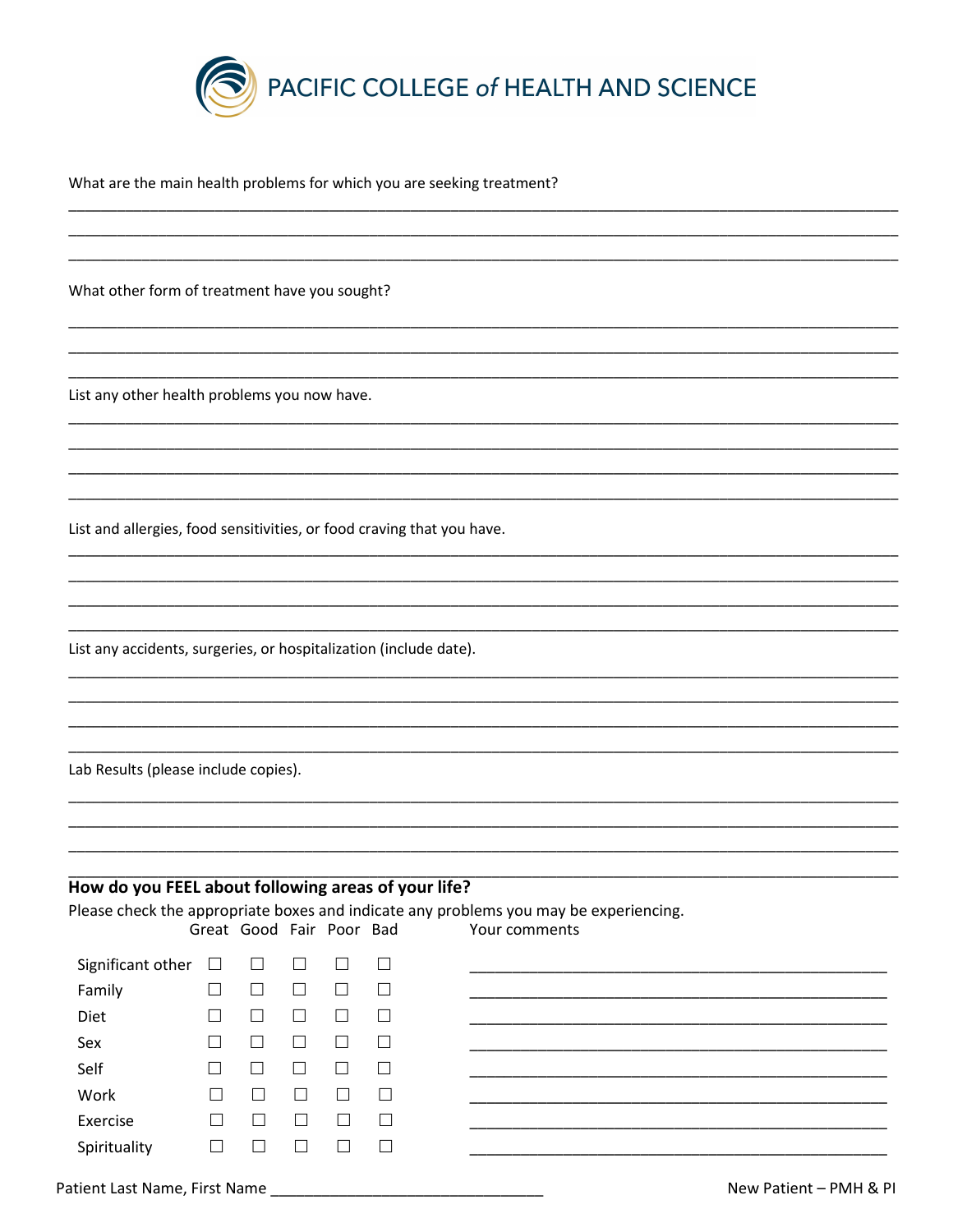

PACIFIC COLLEGE of HEALTH AND SCIENCE

|                                                                                                                                                                    | <b>FOR WOMEN</b>                                                                                                         |                                                                                                                |                                                                                                                                                                                                                                |  |  |  |
|--------------------------------------------------------------------------------------------------------------------------------------------------------------------|--------------------------------------------------------------------------------------------------------------------------|----------------------------------------------------------------------------------------------------------------|--------------------------------------------------------------------------------------------------------------------------------------------------------------------------------------------------------------------------------|--|--|--|
|                                                                                                                                                                    |                                                                                                                          |                                                                                                                |                                                                                                                                                                                                                                |  |  |  |
| Age of last period (menopause) ____________                                                                                                                        |                                                                                                                          | # of live births ______ # of Abortions ______ # of Miscarriages _______                                        |                                                                                                                                                                                                                                |  |  |  |
| Number of days between period ___________                                                                                                                          |                                                                                                                          |                                                                                                                |                                                                                                                                                                                                                                |  |  |  |
|                                                                                                                                                                    |                                                                                                                          |                                                                                                                |                                                                                                                                                                                                                                |  |  |  |
| Color of flow the color of the color of the color of the color of the color of the color of the color                                                              |                                                                                                                          |                                                                                                                |                                                                                                                                                                                                                                |  |  |  |
| $Clots? \Box Yes \Box No \ Color \ of \ Clot$                                                                                                                      |                                                                                                                          |                                                                                                                |                                                                                                                                                                                                                                |  |  |  |
| Average number of pads you use per day: 1 <sup>st</sup> day ______ 2 <sup>nd</sup> day ______ 3 <sup>rd</sup> day ______ 4 <sup>th</sup> day ______ +days ________ |                                                                                                                          |                                                                                                                |                                                                                                                                                                                                                                |  |  |  |
| Have you been diagnosed with: □Fibrocystic Breast □Endometriosis □Ovarian cysts □PID □Other_______                                                                 |                                                                                                                          |                                                                                                                |                                                                                                                                                                                                                                |  |  |  |
| Location of Pain: Clower abdomen Clower back CThighs COther_____________________                                                                                   |                                                                                                                          |                                                                                                                |                                                                                                                                                                                                                                |  |  |  |
| Nature of Pain (please indicate before, during or after menses) Other symptoms related to menses                                                                   |                                                                                                                          |                                                                                                                |                                                                                                                                                                                                                                |  |  |  |
| Cramping _______________                                                                                                                                           | Stabbing/sharp ________________ □Discharges □ Vaginal Dryness □Headaches                                                 |                                                                                                                |                                                                                                                                                                                                                                |  |  |  |
| Burning___________________                                                                                                                                         | Aching ___________________________ □Nausea □Constipation                                                                 |                                                                                                                | $\Box$ Diarrhea                                                                                                                                                                                                                |  |  |  |
| Dull _______________________                                                                                                                                       | Bloating ______________________ □Swollen Breasts □Mood swings □Ravenous Appetite                                         |                                                                                                                |                                                                                                                                                                                                                                |  |  |  |
| Consistence _______________ Intermittent ___________________ □Poor Appetite □ Hot flashes □ Night Sweats                                                           |                                                                                                                          |                                                                                                                |                                                                                                                                                                                                                                |  |  |  |
|                                                                                                                                                                    |                                                                                                                          |                                                                                                                |                                                                                                                                                                                                                                |  |  |  |
|                                                                                                                                                                    | <b>EOR MEN</b>                                                                                                           |                                                                                                                |                                                                                                                                                                                                                                |  |  |  |
| Date of last prostate check up___________ PSA results___________ Manual Prostate Exam Results_________________                                                     |                                                                                                                          |                                                                                                                |                                                                                                                                                                                                                                |  |  |  |
|                                                                                                                                                                    |                                                                                                                          |                                                                                                                |                                                                                                                                                                                                                                |  |  |  |
|                                                                                                                                                                    |                                                                                                                          |                                                                                                                | Odor: and the control of the control of the control of the control of the control of the control of the control of the control of the control of the control of the control of the control of the control of the control of th |  |  |  |
| Symptoms related to Prostate:                                                                                                                                      |                                                                                                                          |                                                                                                                |                                                                                                                                                                                                                                |  |  |  |
| □Prostate Problems                                                                                                                                                 | $\Box$ Delayed Stream $\Box$ Premature ejaculation $\Box$ Incontinence                                                   |                                                                                                                | $\Box$ Retention of Urine                                                                                                                                                                                                      |  |  |  |
| $\Box$ Rectal Dysfunction<br>$\Box$ Increased Libido<br>$\Box$ Back Pain                                                                                           | $\Box$ Decreased Libido                                                                                                  | $\Box$ Dribbling                                                                                               | $\Box$ Impotence                                                                                                                                                                                                               |  |  |  |
| $\Box$ Groin Pain                                                                                                                                                  | $\Box$ Testicular pain                                                                                                   | $\Box$ Other:                                                                                                  |                                                                                                                                                                                                                                |  |  |  |
|                                                                                                                                                                    |                                                                                                                          |                                                                                                                |                                                                                                                                                                                                                                |  |  |  |
|                                                                                                                                                                    | <b>SYMPTOM SURVEY (FOR EVERYONE)</b>                                                                                     |                                                                                                                |                                                                                                                                                                                                                                |  |  |  |
|                                                                                                                                                                    | The following is a list of symptoms that you may or may not ever experience. Please indicate as follows:                 |                                                                                                                |                                                                                                                                                                                                                                |  |  |  |
|                                                                                                                                                                    | No mark () = never experience. Check mark $(\checkmark)$ = sometimes experience. Plus sign $(+)$ = frequently experience |                                                                                                                |                                                                                                                                                                                                                                |  |  |  |
| __ lack of appetite                                                                                                                                                |                                                                                                                          |                                                                                                                |                                                                                                                                                                                                                                |  |  |  |
| excessive appetite                                                                                                                                                 | _____ abdominal pain                                                                                                     | difficult digesting                                                                                            | _______ fatigue                                                                                                                                                                                                                |  |  |  |
| loose stool or diarrhea                                                                                                                                            | chest pain                                                                                                               | oily food and the state of the state of the state of the state of the state of the state of the state of the s | _____ edema                                                                                                                                                                                                                    |  |  |  |
| digestive problems,                                                                                                                                                | sciatic pain                                                                                                             | jaundice (yellowish ___ blood in stool                                                                         |                                                                                                                                                                                                                                |  |  |  |
| Indigestion                                                                                                                                                        | headaches                                                                                                                |                                                                                                                | eyes or skin) ________ black tarry stool                                                                                                                                                                                       |  |  |  |
| vomiting                                                                                                                                                           | _____ pain or coldness in the                                                                                            | _____ light colored stool _____easily bruised                                                                  |                                                                                                                                                                                                                                |  |  |  |
| belching, burping                                                                                                                                                  | genital region                                                                                                           | soft or brittle nails<br>easily angered or                                                                     | difficult to stop<br>Bleeding                                                                                                                                                                                                  |  |  |  |
| heartburn/reflux<br>feeling the retention of                                                                                                                       | cough                                                                                                                    | agitated                                                                                                       | asthma                                                                                                                                                                                                                         |  |  |  |
| food in the stomach                                                                                                                                                | shortness of beath                                                                                                       | difficulty in making                                                                                           | tendency to                                                                                                                                                                                                                    |  |  |  |
|                                                                                                                                                                    | decreased sense of smell                                                                                                 | decisions                                                                                                      | catch cold easily                                                                                                                                                                                                              |  |  |  |
| tendency to become<br>obsessive in work,                                                                                                                           | nasal discharge                                                                                                          | spasms or twitching                                                                                            | intolerance to                                                                                                                                                                                                                 |  |  |  |
| relationship                                                                                                                                                       | skin problem                                                                                                             | of muscles                                                                                                     | weather change                                                                                                                                                                                                                 |  |  |  |
|                                                                                                                                                                    | feeling of claustrophobia                                                                                                | low back pain                                                                                                  | allergies                                                                                                                                                                                                                      |  |  |  |
| nightmares<br>insomnia, difficult                                                                                                                                  | bronchitis                                                                                                               | knee problems                                                                                                  | hay fever                                                                                                                                                                                                                      |  |  |  |
| sleeping                                                                                                                                                           | Colitis of diverticulitis                                                                                                | hearing impairment                                                                                             | dizziness                                                                                                                                                                                                                      |  |  |  |
| heart palpations                                                                                                                                                   | constipation                                                                                                             | ear ringing                                                                                                    | tendency to faint                                                                                                                                                                                                              |  |  |  |
| cold hands and feet                                                                                                                                                | hemorrhoids                                                                                                              | kidney stones                                                                                                  | easily                                                                                                                                                                                                                         |  |  |  |
| mentally restless                                                                                                                                                  | recent use of antibiotic                                                                                                 | Decreased sex drive                                                                                            | high cholesterol                                                                                                                                                                                                               |  |  |  |
| laughing for no reason                                                                                                                                             | eye problem                                                                                                              | hair loss                                                                                                      | sudden weight                                                                                                                                                                                                                  |  |  |  |
| angina pains                                                                                                                                                       | gall stones                                                                                                              | urinary problems                                                                                               | loss                                                                                                                                                                                                                           |  |  |  |

Patient Last Name, First Name \_\_\_\_\_\_\_\_\_\_\_\_\_\_\_\_\_\_\_\_\_\_\_\_\_\_\_\_\_\_\_\_ New Patient – PMH & PI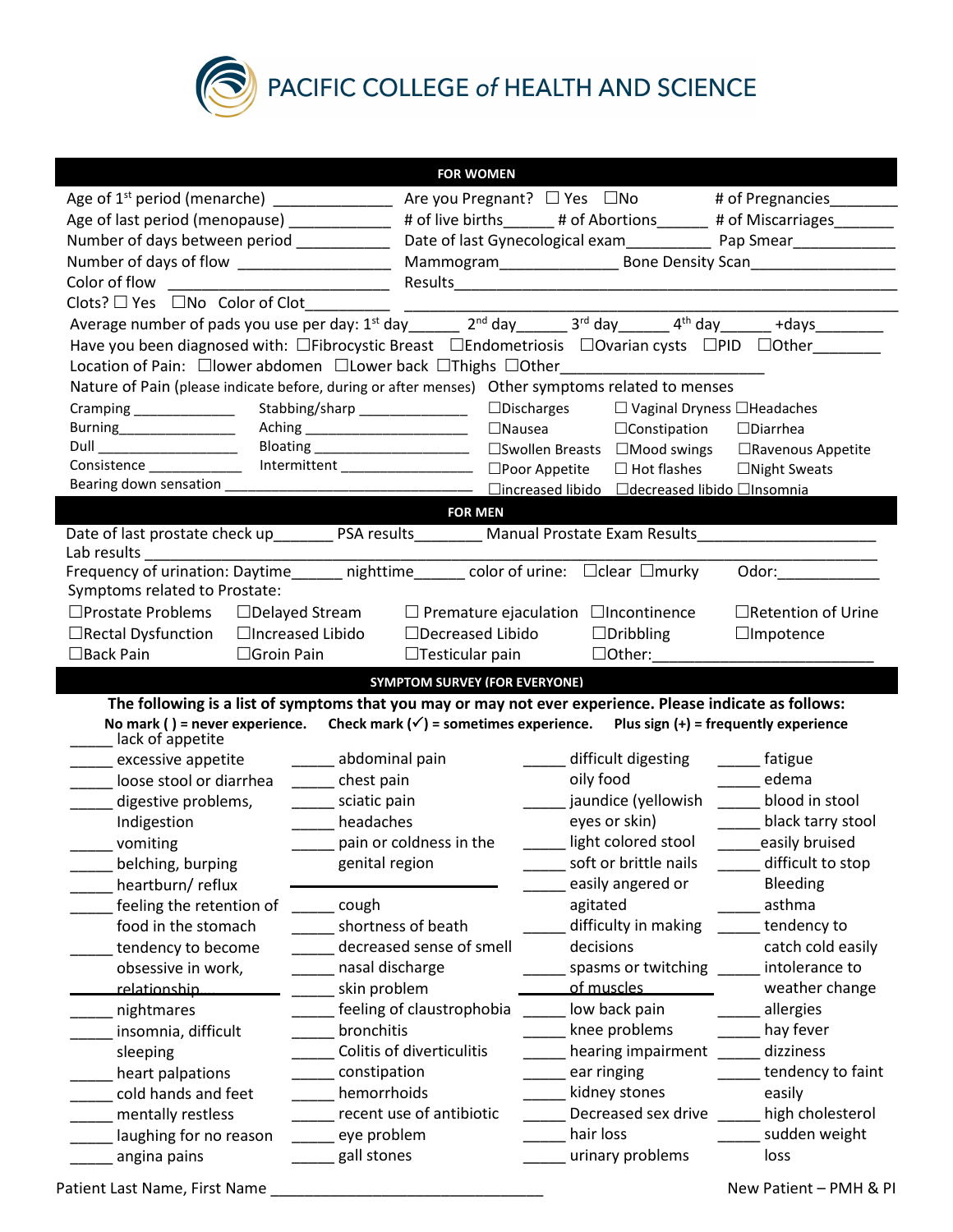

### **\*\*\*PLEASE READ THIS IMPORTANT INFORMATION BEFORE SIGNING.**

#### **Pacific College of Health and Science Clinic Policy.**

Pacific College Clinic operates for two vital purposes: to provide our students with valuable, varied practical clinical experience; and to provide our patient with high-quality, reasonably priced acupuncture and massage treatments. Working together, we are creating an environment of learning and healing.

In order to best serve both interns and patients, we request that patients contact us at least 24 hours in advance if they need to cancel an appointment. **The clinic will charge \$15 for late cancellation or "no- shows" less than 24 hours prior to your schedule appointment.** 

Patients who accumulate three late cancellations and/or no-shows may schedule only same-day appointments.

#### **Late cancellations may cause the need to cancel future appointments.**

We accommodate late arrival up to 20 minutes late but may only be able to offer consultation and/or shortened treatments.

Patients are requested to arrive hygienic, and not wear heavy perfume or aromas that may cause adverse reactions in others.

Massage therapy involves the use of touch, and may at times include the use of oils, lotions, or creams. Coming to you massage therapy session with a clean body is imperative for the health and safety of both the client and massage therapist. Personal hygiene is mutually respected on both the part of the client and the massage therapist. Should either party fail to uphold their hygiene responsibilities, service for that session will be postponed.

Written permission from a physician is needed BEFORE massage is administered to:

- Patients who have had surgery in the past six months
- Patients with active cancer in the last twelve months
- Patients who ever had cancer
- Patients who are pregnant

Patient who can't be treated with massage are encourage to consider acupuncture treatments.

Massage patients are asked to wear comfortable, loose fitting clothing such as sweatpants or yoga pants to all of their appointments in order to accommodate massage modalities which includes stretching exercises.

Acupuncture patient with uncontrolled high blood pressure may be required to obtain written permission from a physician before the can received acupuncture patients. Decisions will be made on a case-by-case basis.

Herbs may be suggested for acupuncture patients. There is an extra charge for them, usually approximately \$15.00 and \$40.00 a week. We cannot accept return for raw herbs, customized granule formula or opened bottled of patent herbs.

At times, calls may be routed to voicemail. We return calls as quickly as possible, in the order they were received.

We appreciate our patients' generosity, but our interns may not accept gratuities or gifts.

Thank you, Kuan Su Director of Clinical Services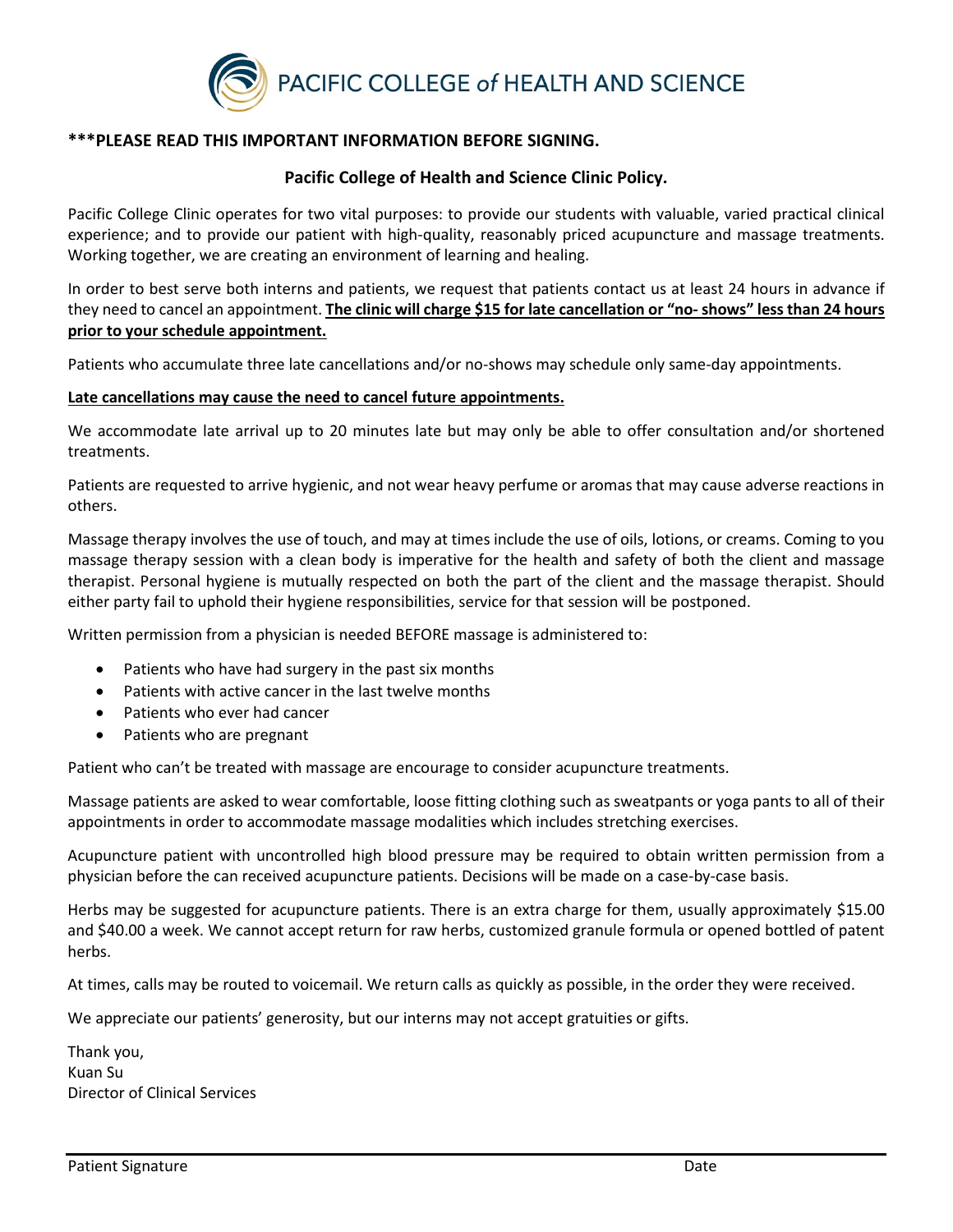**THIS NOTICE CONTAINS IMPORTANT INFORMATION ABOUT PACIFIC COLLEGE CLINIC PRIVACY PRACTICES. THIS NOTICE DESCRIBES HOW MEDICAL INFORMATION ABOUT YOU MAY BE USED AND DISCLOSED AND HOW YOU CAN GET ACCESS TO THIS INFORMATION. PLEASE REVIEW IT CAREFULLY.**

#### 1. *What is this notice?*

To run its program, the Pacific College of Health and Science (PCHS) must collect, maintain, and use non-public personal information on patients it provides services to. We consider this information private and confidential and have policies and procedures in place to protect the information against unlawful use and disclosure. This notice describes what types of information we collect, explains when and whom we may disclose it, and provides you with additional important information as to our legal duties and privacy practices. It also describes your rights to access and control your nonpublic personal information (NPI).

PCHS is required to abide by the terms of this notice. However, we may modify the terms of this notice at any time, and the new notice will be effective for all NPI in our possession at the time of the change, and any created or received thereafter.

Information PCHS collects, uses and maintains on you is protected by Federal and state laws: the Health Insurance Portability and Accountability Act (HIPAA) and California State Public Health Law. PCHS does not disclose NPI to anyone, except with your authorization or otherwise permitted by law.

If you believe your privacy rights under the Health Insurance Portability and Accountability Act (HIPAA) have been violated you can submit a written complaint to the PCHS Privacy Office at the address below. You may also complain to the Secretary for Health and Human Services if you believe your privacy rights have been violated. There will be no retaliation for filing a complaint.

## 2. *What is "non-public personal information" (NPI)?*

Non-public personal information (NPI) is information that identifies you as an individual and relates to your participation in treatment, your physical or mental health/condition, the provision of treatment or healthcare to you or payment to the PCHS for the provision of services provided to you.

#### 3. *How does PCHS protect NPI?*

At PCHS, we restrict access to NPI to members of our workforce (staff and trainees) who need to provide care or services to you or are directly engaged in important agency operations. We maintain physical and procedural safeguards to protect your information against unauthorized access and use. We also have established a Privacy Office that has overall responsibility for developing, educating our workforce about and overseeing the implementation and enforcement policies and procedures to safeguard your health information against inappropriate access, use and disclosure, consistent with applicable law.

## 4. *How does PCHS use non-public personal information (NPI) and for what purposes?*

Here are some examples of what we do with the information we collect and the reasons it might be used:

**Treatment:** We may use information about you to provide medical treatment and services to you. We may use and share NPI with our staff and trainees who are involved in providing care to you. For example, information obtained by our staff and trainees will be recorded and used to determine your course of treatment.

**Payment:** We may use and disclose NPI so that treatment and services you receive may be billed to and payment collected from you or a third party. For example, we may complete and submit your healthcare plan or insurance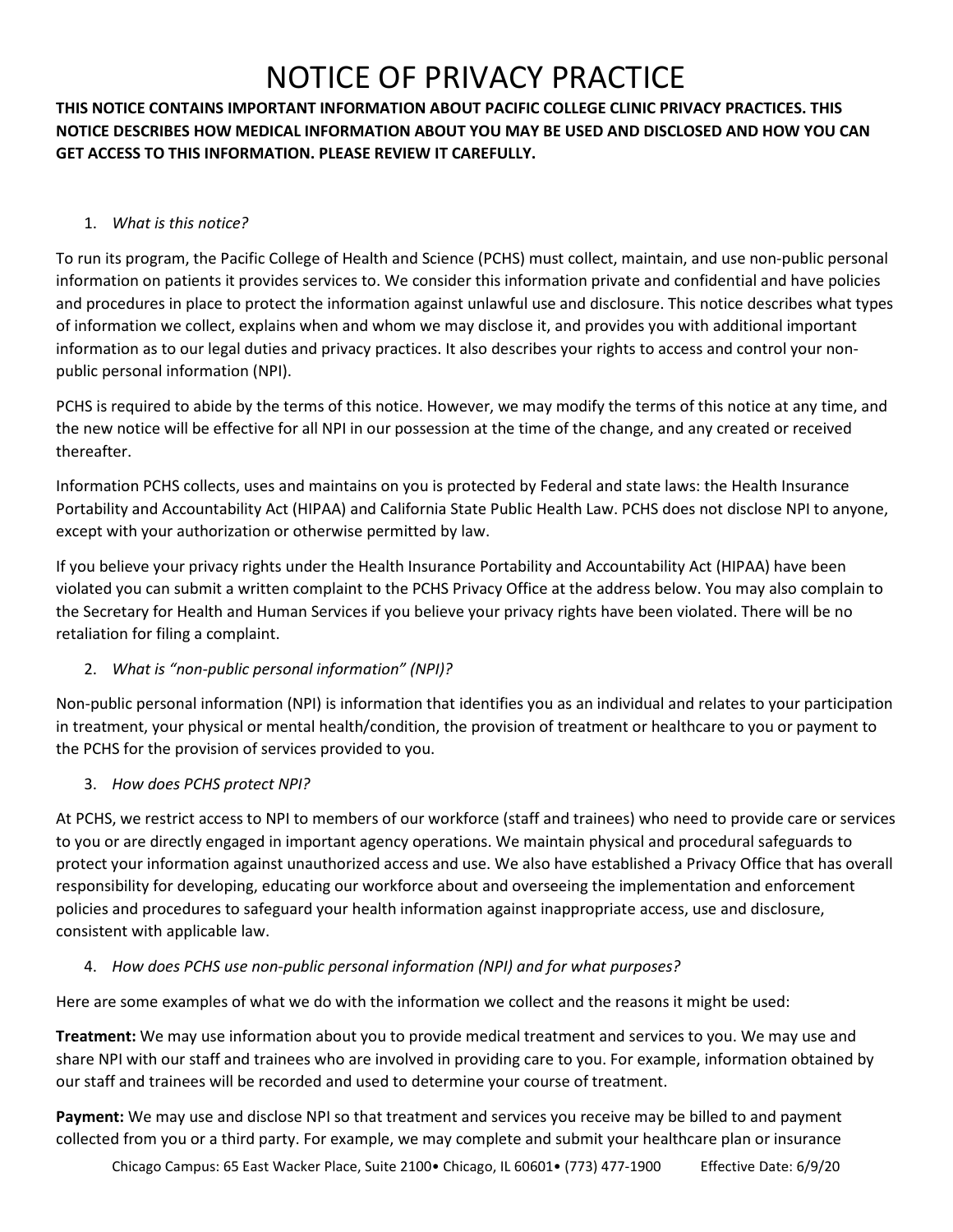company a description of treatment provided to you. We also may use and disclose your NPI to obtain from other third parties that may be responsible for the costs, such as family members.

**Health Care Operations:** We may also use and disclose NPI to perform health care operations. This is necessary to make sure that all our patients receive quality care. For example, we may use NPI to review our treatment and services and to evaluate the performance of our staff and trainees. We may also use and share NPI with the institute's trainees and other faculty for review and learning purposes.

5. *What uses and disclosures do not require authorization?*

We may use and disclose NPI without your authorization for the following purposes:

**Business Associates:** We may contract with outside individuals and organizations that perform business services for us, such as billing, management consultants, accreditation organizations, quality assurance reviewers, accountants, or attorneys. In certain circumstances, we may need to share your information to a business associate to the amount of information that is the minimum necessary for the business associate to perform services for us. In addition, we will have a written contract in place with the business associate requiring it to protect the privacy of your information.

**As Required by Law:** We will disclose NPI when required to do so by federal, state, or local law.

**Public Health Activities/Risks:** We may disclose NPI to public health authorities that are authorized by law to collect information for the purpose of:

- Reporting child abuse or neglect
- Preventing or controlling disease, injury, or disability
- Notifying a person regarding potential exposure to a communicable disease
- Notifying a person regarding the potential risk for spreading or contracting a disease or condition
- Reporting reactions to drugs or problems with products or devices
- Notifying individuals if a product or device we may be using has been recalled
- Notifying appropriate government agencies and authorities regarding the potential abuse or neglect of an adult patient (including domestic violence)
- Notifying your employer under limited circumstances related primarily to workplace injury or illness or medical surveillance

**Health Care Oversight Activities:** We may disclose NPI to a health oversight agency for activities authorized by law. Oversight activities can include investigations, inspections, audits, surveys, licensure, and disciplinary actions; civil administrative and criminal procedures or actions; or other activities necessary for the government to monitor compliance with civil rights laws and the health care system in general

**Lawsuits and Disputes:** We may use and disclose NPI in response to a court or administrative order if you are involved in a lawsuit or similar proceeding. We also may disclose your NPI in response to a discovery request, subpoena, or other lawful process by another party involved in the dispute, but only if we have made an effort to inform you of the request or to obtain a court order protecting the information the party has requested.

**Law Enforcement:** We may disclose NPI if asked to do so by a law enforcement official as part of law enforcement activities; in investigations of criminal conduct at PCHS or of victims of crime; in emergency situations to report a crime (including the location or victim(s) of the crime, or the description, identity or location of the perpetrator); or when required by law to do so.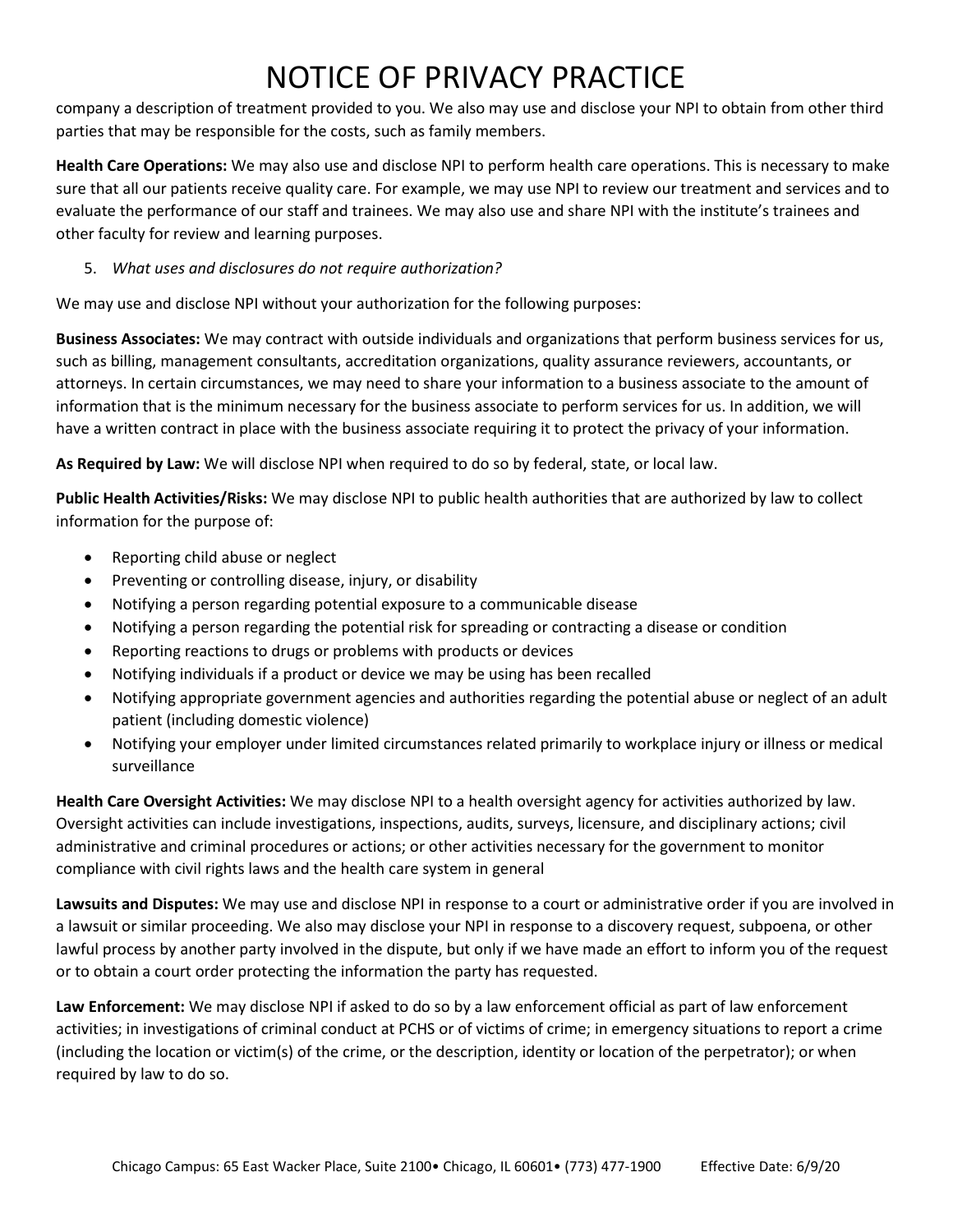**Serious Threats to Health or Safety:** We may use and disclose your NPI when necessary to reduce or prevent a serious threat to your health and safety or health and safety of another individual in the public. Under these circumstances, we will only make disclosures to a person or organization able to help prevent the threat.

**Military:** We may use and disclose NPI if you are a member of the United States or foreign military forces (including veterans) and if required by the appropriate military command authorities.

**Protective Services for the President, National Security, and Intelligence Activities:** We may use and disclose NPI to federal officials for intelligence and national security activities authorized by law. We also may disclose your NPI to federal officials to protect the President, other officials, or foreign heads of state, or to conduct investigations.

**Worker's Compensations:** We may release NPI for worker's compensation or similar programs.

6. *What uses and disclosures of NPI require your authorization?*

**Individuals Involved in Your Care or Payment for Your Care:** We may release NPI to a friend or family member identified by you, that is helping you pay for your treatment or who assists in taking care of you.

7. *What are your rights governing the information that PCHS collects, uses, and maintains on you?*

**The Right to Inspect and Copy:** You have the right to inspect and obtain a copy of your NPI that we maintain and have in our possession, including treatment records and billing records. If you request copies, we will charge you a fee for the costs of copying, mailing, labor, and supplies associated with your request. To inspect and copy your NPI, you must submit your request in writing to the address below.

Under certain circumstances we may deny your request to inspect and copy your NPI. If you are denied access to this information, you have the right to have that determination reviewed. A licensed health care professional chosen by PCHS will review your request and the denial. The person conducting the review will not be the person who denied your request. PCHS promises to comply with the outcome of review.

**The Right to Amend or Correct NPI:** If you feel that any NPI we have about you is not correct or incomplete, you may ask us to correct or amend that information. You have the right to request an amendment for as long as the information is kept (three years) by us. To request an amendment, your request must be made in writing to the address below. Additionally, you must provide a reason that supports your request.

PCHS reserves the right to deny your request for an amendment if it is not in writing or does not include a reason to support the request. In addition, we may deny your request if you ask us to amend information that:

- Was not created by us
- Is not part of the medical information kept by us
- Is not part of the information which you would be permitted to inspect and copy
- Is accurate and complete

**The Right to an Accounting of Disclosures:** An accounting of disclosures is a list of the disclosures we have may, if any, of your NPI.

You have the right to request an accounting of disclosures made by us. This right applies to disclosures for purposes other than those made to carry out treatment, payment and health care operations as described in this notice. It also excludes communications of NPI made to you or disclosures authorized by you.

Your request must be made in writing and state a time-period that cannot be longer than six (6) years and cannot include dates before June 9, 2020. We may charge you for the costs of providing the list. We will notify you of the cost involved and you may choose to withdraw or modify your request at that time before any costs are incurred.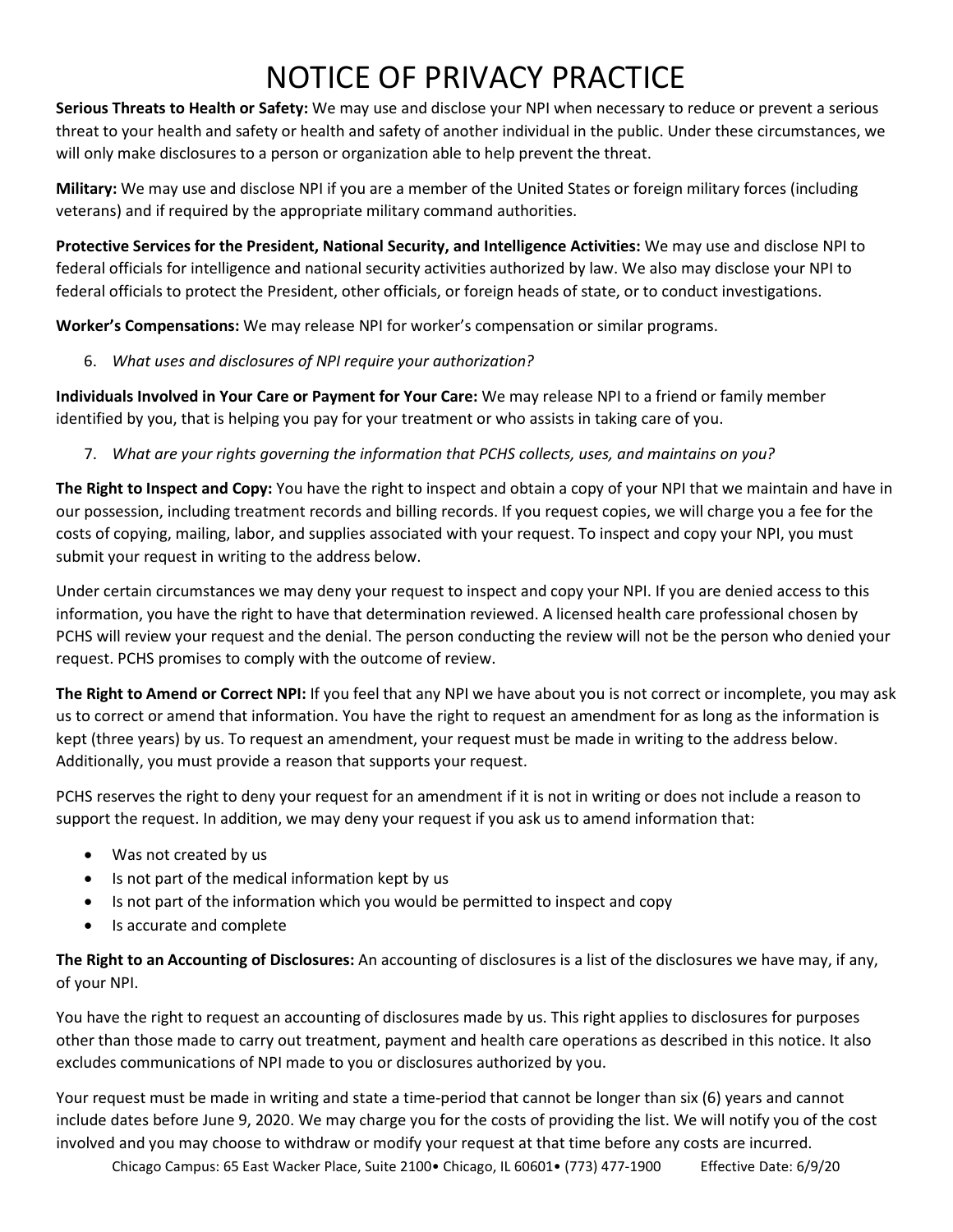**The Right to Receive Communications of NPI by Alternative Means or Alternative Locations:** You have the right to request that we communicate with you about your treatment and related issues in a particular manner or at a certain location. For example, you may ask that we contact you at work rather than at home. We will accommodate all reasonable requests made in writing.

**The Right to Request Restrictions:** You have the right to request a restriction or limitation on the NPI we use or disclose about you for treatment, payment or health care operations as described in this notice. You also have the right to request a limit on the treatment information we disclose about you to someone who is involved in your care or the payment for your care (like a family member or friend).

PCHS is not required to agree to your request, however, if we do agree, we will comply with your request until we receive notice from you that you no longer want the restriction to apply.

Any request for a restriction on our use and disclosure of your NPI must be made in writing to the address below. Your request must describe in a clear and concise manner: (a) the information you wish restricted; (b) whether you are requesting to limit our use, disclosure or both; and (c) to whom you want the limits to apply.

**The Right to Provide an Authorization for Other Uses and Disclosures:** We will obtain your written authorization for uses and disclosures that are not identified by this notice or permitted by applicable law. Any authorization you provide to us regarding the use and disclosure of your NPI may be revoked at any time in writing to the address below. After you revoke your authorization, we will no longer use or disclose your NPI for the purposes described in the authorization, except under the following circumstance:

• We have acted in reliance upon your authorization before we received your written revocation

**The Right to Obtain a Paper Copy of This Notice:** You have the right to obtain a paper copy of this notice of privacy practices at any time.